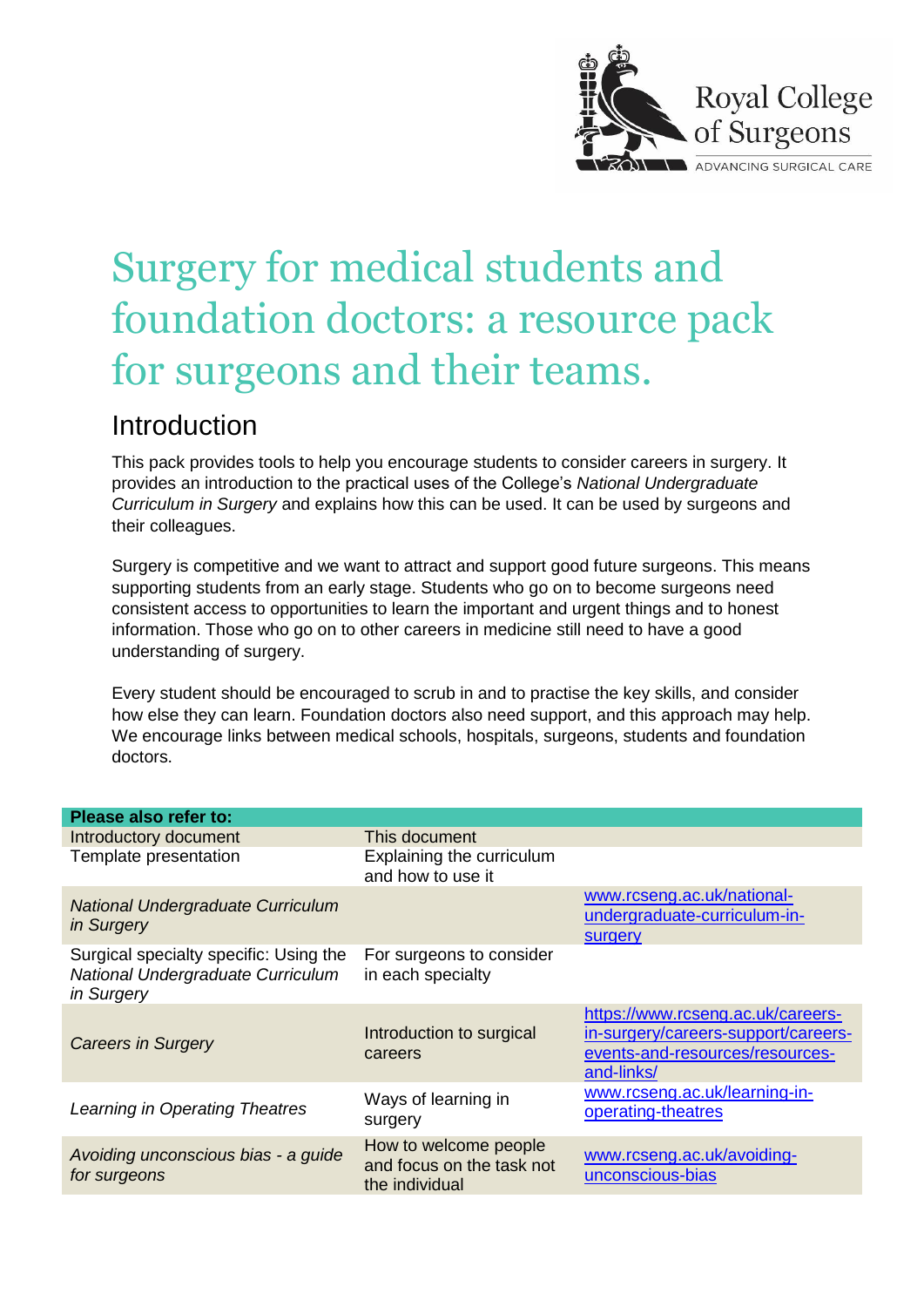*Mentoring: a guide to good practice* Simple practical guide to support outside training structures. [https://www.rcseng.ac.uk/library](https://www.rcseng.ac.uk/library-and-publications/college-publications/docs/mentoring-good-practice/)[and-publications/college](https://www.rcseng.ac.uk/library-and-publications/college-publications/docs/mentoring-good-practice/)[publications/docs/mentoring-good](https://www.rcseng.ac.uk/library-and-publications/college-publications/docs/mentoring-good-practice/)[practice/](https://www.rcseng.ac.uk/library-and-publications/college-publications/docs/mentoring-good-practice/) *Surgery: no longer a man's world* film Surgeon careers case studies [https://www.rcseng.ac.uk/careers](https://www.rcseng.ac.uk/careers-in-surgery/women-in-surgery/research-projects/)[in-surgery/women-in](https://www.rcseng.ac.uk/careers-in-surgery/women-in-surgery/research-projects/)[surgery/research-projects/](https://www.rcseng.ac.uk/careers-in-surgery/women-in-surgery/research-projects/)

# Potential activity & sponsorship

As a minimum, we suggest an event in which you introduce the curriculum using the enclosed presentation. Medical students, particularly members of the university surgical societies, are normally keen to work with surgeons and to learn more about surgical careers. You may wish to enhance this with a discussion of your experiences, a general careers talk (explaining how to become a surgeon, how to build a portfolio etc.) or another topic.

The RCS careers support team can provide template presentations, literature (see below) and merchandise to support activities. The careers team also have a limited budget to sponsor events to cover catering / printing etc. Students can apply directly to the careers team for this (max £200). Please note, activities must relate to the generality of surgery, careers in surgery or women in surgery and funds will be allocated on first come, first served basis. Please ask students to contact the careers support team to arrange this.

## Medical school surgical societies

There is a student surgical society in each of the UK's 34 medical schools. Their contact details are listed on the RCS website: [https://www.rcseng.ac.uk/careers-in-surgery/medical](https://www.rcseng.ac.uk/careers-in-surgery/medical-students/surgical-societies/)[students/surgical-societies/](https://www.rcseng.ac.uk/careers-in-surgery/medical-students/surgical-societies/) or they can be contact via the RCS careers support team.

## Useful schemes:

Encourage students to consider participating in:

**Affiliate scheme:**

[https://www.rcseng.ac.uk/careers-in-surgery/medical-students/rcs-affiliates](https://www.rcseng.ac.uk/careers-in-surgery/medical-students/rcs-affiliates-scheme/)[scheme/](https://www.rcseng.ac.uk/careers-in-surgery/medical-students/rcs-affiliates-scheme/)

£15 per year providing a range of benefits including discount on courses, newsletter, and the online *Funky Professor* anatomy teaching resource.

### **Women in Surgery (WinS)**

<https://www.rcseng.ac.uk/careers-in-surgery/women-in-surgery/>

Open to medical students, foundation doctors, trainees, SAS and consultants (open to men and women).

Free to join, providing a range of benefits including: access to networking events, news and a directory so that they can contact other members.

# **Contacts**

#### **Regional team:**

- Please also discuss your work with medical students with your local regional coordinator - <https://www.rcseng.ac.uk/about-the-rcs/regions-and-devolved-nations/>
- 020 7869 6205 / regional@rcseng.ac.uk